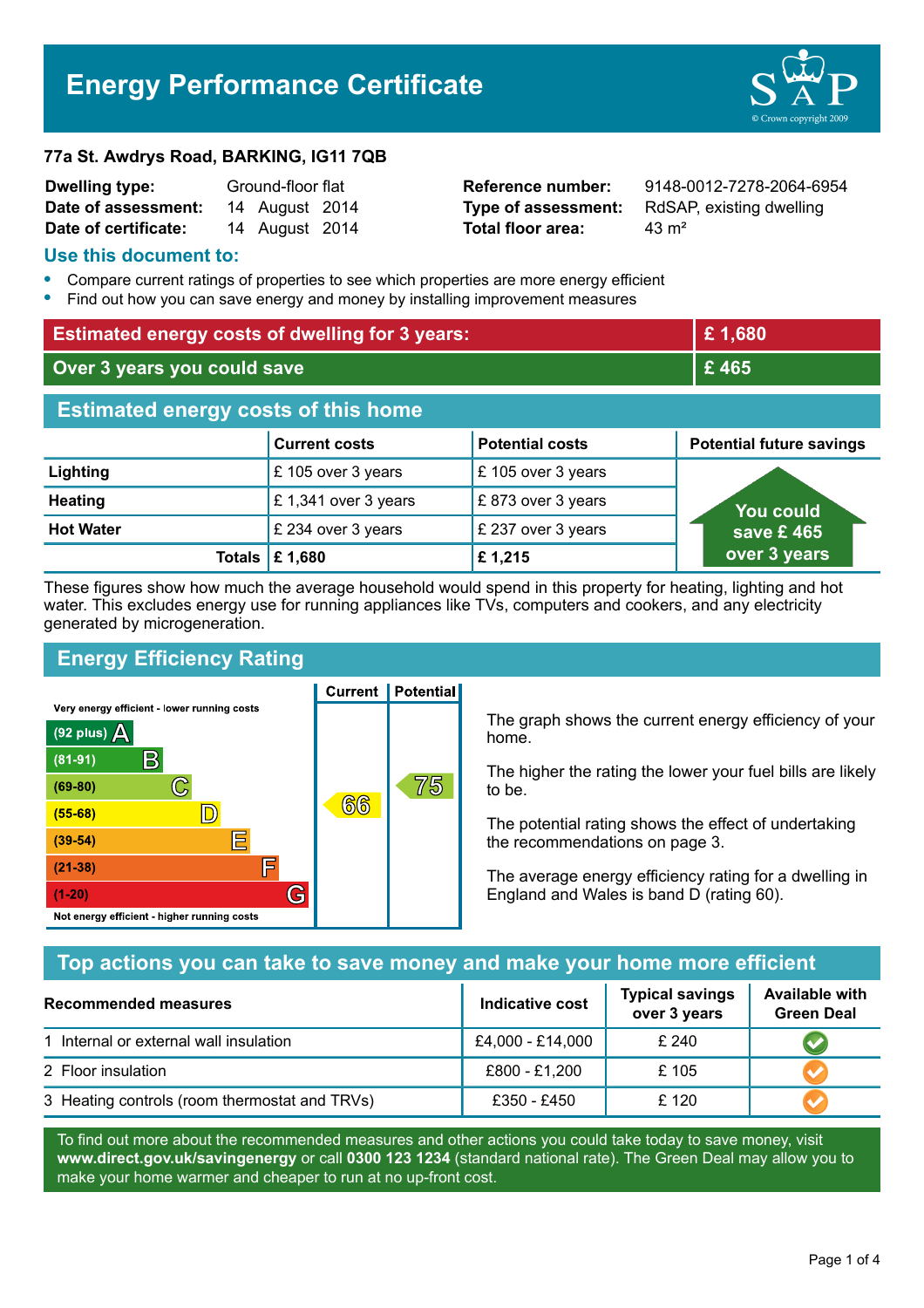| <b>Element</b>        | <b>Description</b>                             | <b>Energy Efficiency</b> |
|-----------------------|------------------------------------------------|--------------------------|
| Walls                 | Solid brick, as built, no insulation (assumed) | *****                    |
|                       | Cavity wall, as built, insulated (assumed)     | ★★★★☆                    |
| Roof                  | (another dwelling above)                       |                          |
|                       | Flat, insulated (assumed)                      | ★★★★☆                    |
| Floor                 | Solid, no insulation (assumed)                 |                          |
|                       | Solid, insulated (assumed)                     |                          |
| <b>Windows</b>        | Fully double glazed                            | ★★★☆☆                    |
| Main heating          | Boiler and radiators, mains gas                | ★★★★☆                    |
| Main heating controls | Programmer, no room thermostat                 | ★☆☆☆☆                    |
| Secondary heating     | None                                           |                          |
| Hot water             | From main system                               | ★★★★☆                    |
| Lighting              | Low energy lighting in 80% of fixed outlets    | *****                    |

#### **Summary of this home's energy performance related features**

Current primary energy use per square metre of floor area: 256 kWh/m² per year

The assessment does not take into consideration the physical condition of any element. 'Assumed' means that the insulation could not be inspected and an assumption has been made in the methodology based on age and type of construction.

#### **Low and zero carbon energy sources**

Low and zero carbon energy sources are sources of energy that release either very little or no carbon dioxide into the atmosphere when they are used. Installing these sources may help reduce energy bills as well as cutting carbon. There are none provided for this home.

# **Opportunity to benefit from a Green Deal on this property**

The Green Deal may enable owners and occupiers to make improvements to their property to make it more energy efficient. Under a Green Deal, the cost of the improvements is repaid over time via a credit agreement. Repayments are made through a charge added to the electricity bill for the property. To see which improvements are recommended for this property, please turn to page 3. You can choose which improvements you want to install and ask for a quote from an authorised Green Deal provider. They will organise installation by an authorised Green Deal installer. If you move home, the responsibility for paying the Green Deal charge under the credit agreement passes to the new electricity bill payer.

For householders in receipt of income-related benefits, additional help may be available.

To find out more, visit **www.direct.gov.uk/savingenergy** or call **0300 123 1234**.

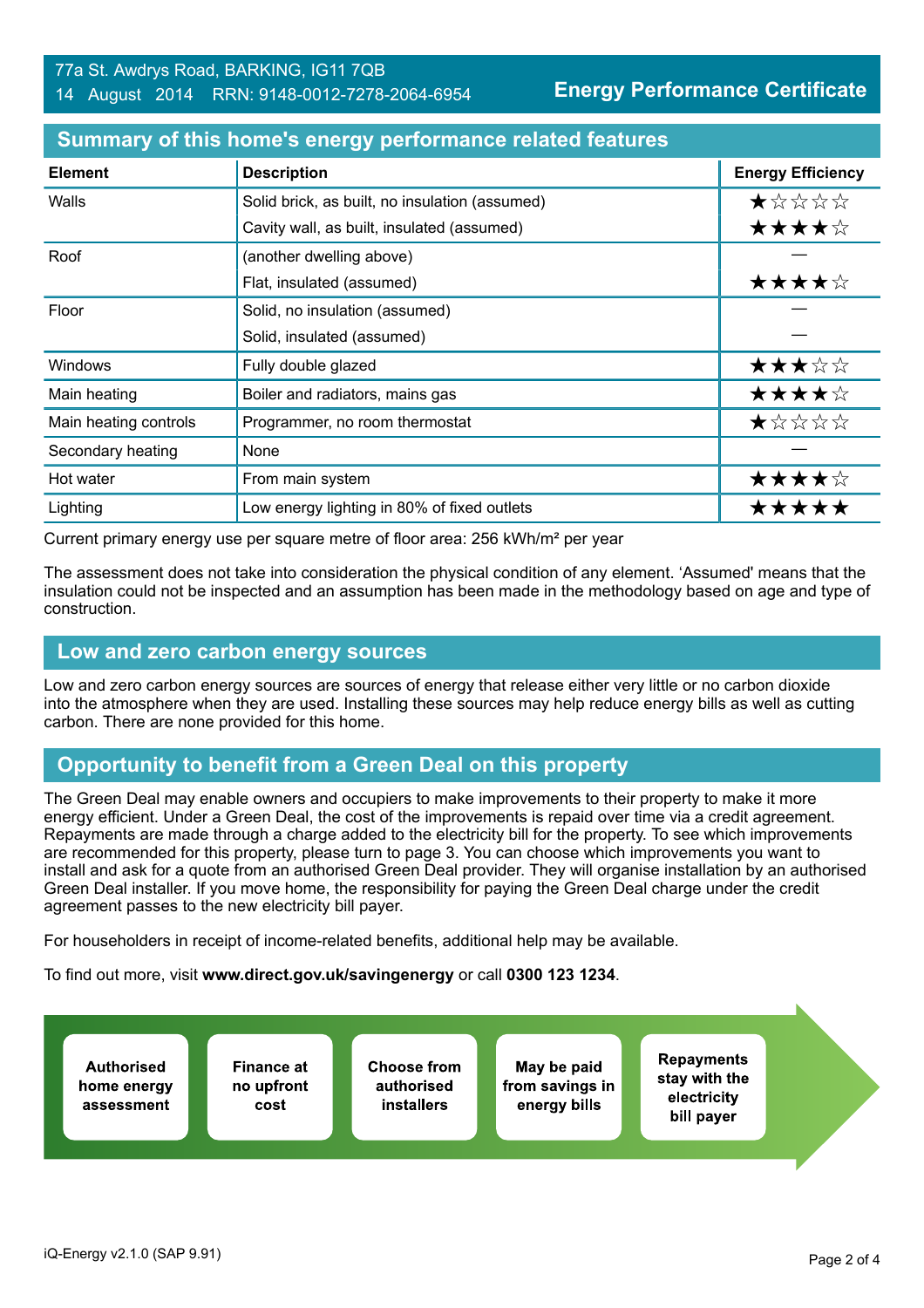#### 77a St. Awdrys Road, BARKING, IG11 7QB 14 August 2014 RRN: 9148-0012-7278-2064-6954

#### **Recommendations**

The measures below will improve the energy performance of your dwelling. The performance ratings after improvements listed below are cumulative; that is, they assume the improvements have been installed in the order that they appear in the table. Further information about the recommended measures and other simple actions you could take today to save money is available at **www.direct.gov.uk/savingenergy**. Before installing measures, you should make sure you have secured the appropriate permissions, where necessary. Such permissions might include permission from your landlord (if you are a tenant) or approval under Building Regulations for certain types of work.

Measures with a green tick are likely to be fully financed through the Green Deal since the cost of the measures should be covered by the energy they save. Additional support may be available for homes where solid wall insulation is recommended. If you want to take up measures with an orange tick  $\bullet$ , be aware you may need to contribute some payment up-front.

| <b>Recommended measures</b>                    | <b>Indicative cost</b> | <b>Typical savings</b><br>per year | <b>Rating after</b><br>improvement | <b>Green Deal</b><br>finance |
|------------------------------------------------|------------------------|------------------------------------|------------------------------------|------------------------------|
| Internal or external wall insulation           | £4,000 - £14,000       | £80                                | <b>C70</b>                         | $\blacktriangledown$         |
| Floor insulation                               | £800 - £1,200          | £ 35                               | C73                                | $\blacktriangleright$        |
| Heating controls (room thermostat and<br>TRVs) | £350 - £450            | £40                                | C75                                | $\bullet$                    |

#### **Choosing the right package**

Visit **www.epcadviser.direct.gov.uk**, our online tool which uses information from this EPC to show you how to save money on your fuel bills. You can use this tool to personalise your Green Deal package. Public services all in one place



| <b>Green Deal package</b>            | <b>Typical annual savings</b> |
|--------------------------------------|-------------------------------|
| Internal or external wall insulation | Total savings of £0           |
| Electricity/gas/other fuel savings   | £0/£0/£0                      |

You could finance this package of measures under the Green Deal. It could **save you £0 a year** in energy costs, based on typical energy use. Some or all of this saving would be recouped through the charge on your bill.